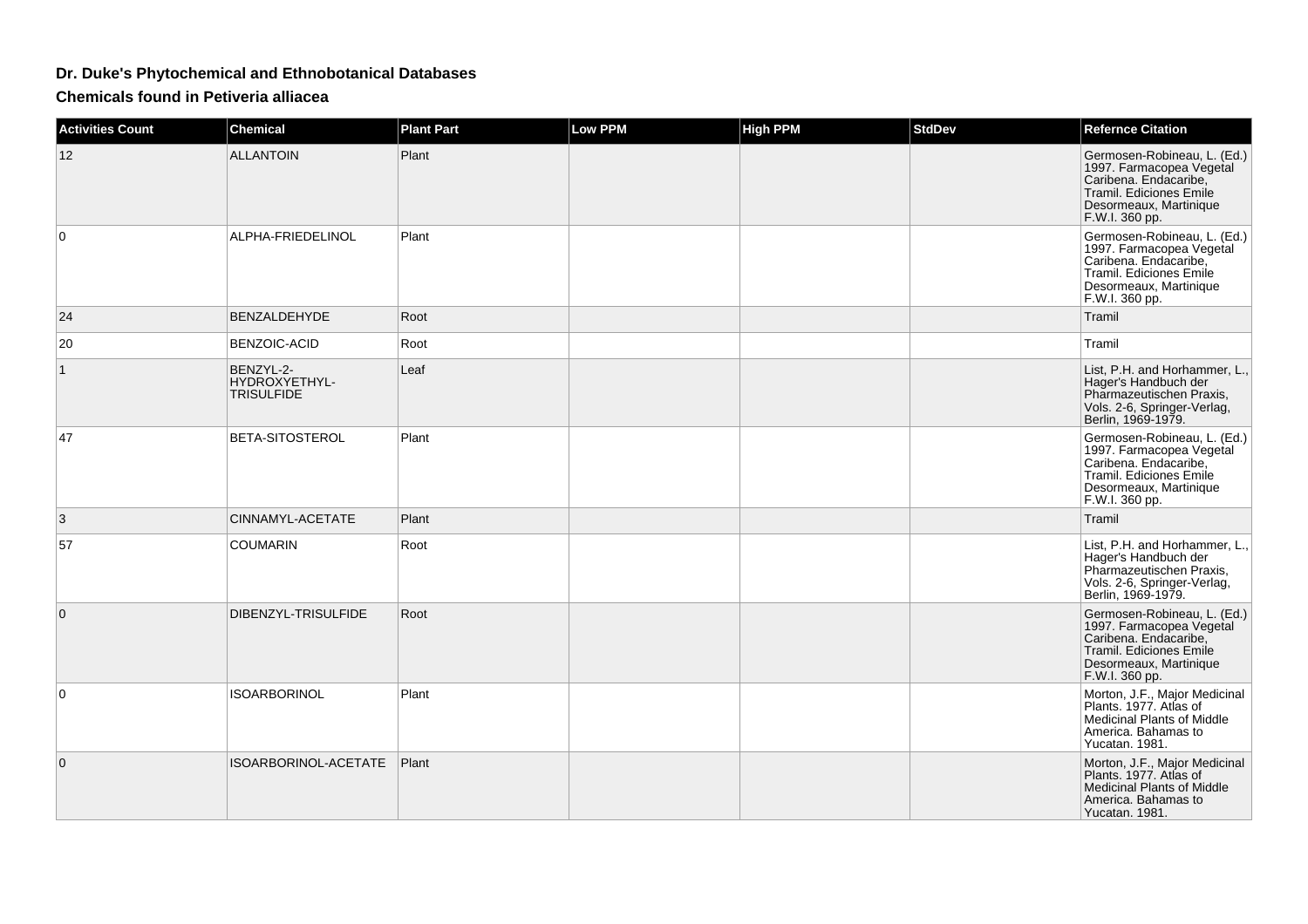| <b>Activities Count</b> | <b>Chemical</b>                           | <b>Plant Part</b> | <b>Low PPM</b> | <b>High PPM</b> | <b>StdDev</b> | <b>Refernce Citation</b>                                                                                                                                       |
|-------------------------|-------------------------------------------|-------------------|----------------|-----------------|---------------|----------------------------------------------------------------------------------------------------------------------------------------------------------------|
| 0                       | ISOARBORINOL-<br><b>CINNAMATE</b>         | Plant             |                |                 |               | Morton, J.F., Major Medicinal<br>Plants. 1977. Atlas of<br><b>Medicinal Plants of Middle</b><br>America. Bahamas to<br>Yucatan. 1981.                          |
| $\mathbf{0}$            | <b>ISOTHIOCYANATES</b>                    | Seed              |                |                 |               | ANON. 1948-1976. The<br>Wealth of India raw materials.<br>Publications and Information<br>Directorate, CSIR, New Delhi.<br>11 volumes.                         |
| $\mathbf 0$             | LIGNOCERATIC-ACID                         | Plant             |                |                 |               | Germosen-Robineau, L. (Ed.)<br>1997. Farmacopea Vegetal<br>Caribena. Endacaribe,<br>Tramil. Ediciones Emile<br>Desormeaux, Martinique<br>F.W.I. 360 pp.        |
| $\mathbf{1}$            | LIGNOCERIC-ACID                           | Plant             |                |                 |               | Germosen-Robineau, L. (Ed.)<br>1997. Farmacopea Vegetal<br>Caribena. Endacaribe,<br>Tramil. Ediciones Emile<br>Desormeaux, Martinique<br>F.W.I. 360 pp.        |
| 0                       | LIGNOCERILIC-ACID                         | Plant             |                |                 |               | Germosen-Robineau, L. (Ed.)<br>1997. Farmacopea Vegetal<br>Caribena. Endacaribe,<br>Tramil. Ediciones Emile<br>Desormeaux, Martinique<br>F.W.I. 360 pp.        |
| $\mathbf 0$             | LIGNOLEIC-ACID                            | Leaf              |                |                 |               | Germosen-Robineau, L. (Ed.)<br>1997. Farmacopea Vegetal<br>Caribena. Endacaribe,<br><b>Tramil. Ediciones Emile</b><br>Desormeaux, Martinique<br>F.W.I. 360 pp. |
| 0                       | N-METHYL-4-<br><b>TRANSMETHOXYPROLINE</b> | <b>Stem</b>       |                |                 |               | Germosen-Robineau, L. (Ed.)<br>1997. Farmacopea Vegetal<br>Caribena. Endacaribe,<br>Tramil. Ediciones Emile<br>Desormeaux, Martinique<br>F.W.I. 360 pp.        |
| $\overline{0}$          | NONADECANOIC-ACID                         | Leaf              |                |                 |               | Germosen-Robineau, L. (Ed.)<br>1997. Farmacopea Vegetal<br>Caribena. Endacaribe,<br>Tramil. Ediciones Emile<br>Desormeaux, Martinique<br>F.W.I. 360 pp.        |
| 13                      | PALMITIC-ACID                             | Leaf              |                |                 |               | Germosen-Robineau, L. (Ed.)<br>1997. Farmacopea Vegetal<br>Caribena. Endacaribe,<br>Tramil. Ediciones Emile<br>Desormeaux, Martinique<br>F.W.I. 360 pp.        |